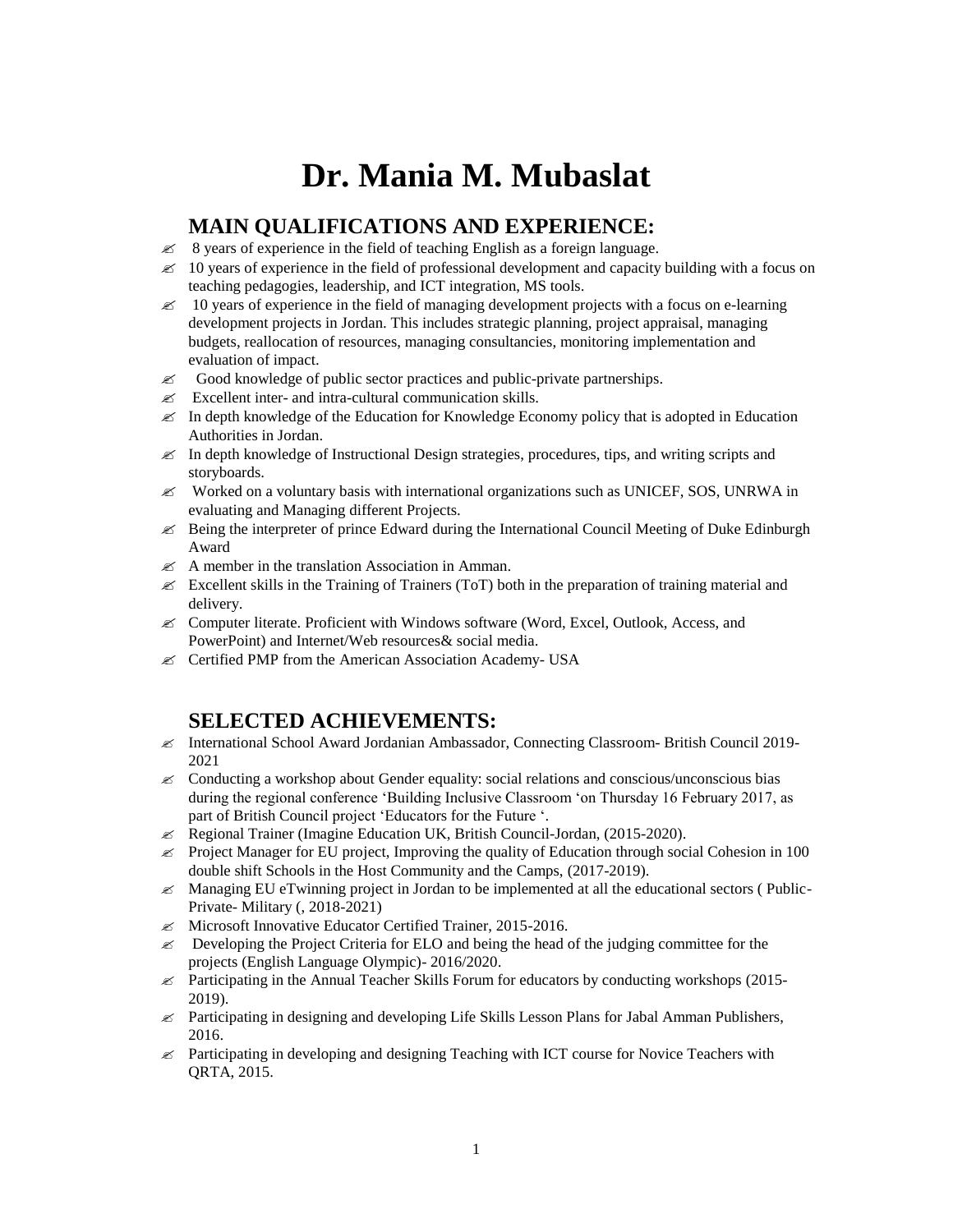- $\approx$  Participating in translating and customizing Microsoft Teaching with Technology Training Course, 2015.
- $\ll$  Trainer at Al-Aman Fund for English Business Communication Skills (2010-2014).
- Reviewing and judging projects for Microsoft Innovative Education Forum (IEF) local & regional competitions (2010-2014).
- $\ll$  Workshops and Content provider for Ibtikar Award Program, 2014- Kuwait.
- $\&$  Conducting Training sessions for Supervisors  $\&$  Teachers in cooperation with Madrasati Palestine, (2013-2017).
- $\&\infty$  Developing and designing School's Assessment Tool, (2013-2014).
- $\ll$  Workshops and Content provider for Oatar Foundation, 2013- Doha-Oatar.
- $\approx$  Inspecting Abu Dhabi schools, this was achieved in collaboration with ADEC (Abu Dhabi Education Council). This includes Elevating School Quality in Abu Dhabi to International Standards (2011- 2014).
- $\mathscr{\mathscr{A}}$  Member in the consultation group of UNESCO ICT Competency Frame work for Teachers.
- $\approx$  Part-time lecturer at Arab Open University for different subjects at the faculty of Education.
- $\&$  Part –time lecturer at International Islamic Science University at the faculty of English Language.
- Managing one-to-one learning project. This includes strategic planning, project appraisal, managing budgets, reallocation of resources, managing consultancies, monitoring implementation and evaluation of impact (2010-2013).
- $\approx$  Participating in developing an electronic English language curriculum to be implemented in Jordan's 5000public schools. This was achieved in collaboration with the CISCO Learning Institute ((Arizona/USA) the Jordan Education Initiative under the patronage of the World Economic Forum.
- $\mathscr{\mathscr{L}}$  Taking the challenge of managing and heading the project reviewing, implementation, monitoring and evaluation in Jordan's 100 discovery schools in the Ministry of Education.
- Coordinating with the Coral team of the Queen Rania for achievement Excellency to share experiences on evaluating and assessing teachers.
- $\mathscr{L}$  Evaluating English Textbooks in Jordan.
- $\mathcal{L}$  Participating and attending some local and international ICT conferences.
- $\ll$  Participating in authoring the Reference Guide of Curricula, E-Curricula and Textbooks.
- $\mathscr{\mathscr{L}}$  Participating in the Review, Authoring, and Adaptation committee appointed by the Ministry of Education to review and adopt the EFL book for  $4<sup>th</sup>$  and  $10<sup>th</sup>$  grades.
- $\mathscr Z$  Participating in organizational performance improvement programme for the Managing Directorate, Curricula, Textbooks and e-Curricula.
- $\mathscr{\mathscr{L}}$  Participating and preparing a training material for the utilization of the multi-purpose room.
- $\mathscr{\mathscr{L}}$  Participating and preparing a training material for Change Management in Education.
- $\mathscr{\mathscr{L}}$  Monitoring and evaluating the educational indicators for e-EFL, and e-Kg.
- $\mathscr{\mathscr{L}}$  Participating and developing assessment tools for (teaching and learning).
- $\&$  Participating and developing training materials for e-EFL teachers (Teaching, learning, and evaluation strategies).

### **EDUCATION:**

- $\mathscr{L}$  PhD in Curricula and TEFL, Al-Jinan University –Lebanon, 2014.
- **MSc** in Curricula and TEFL/ Education, Amman Arab University for Graduate Studies (AAU) ,2005
- **High Diploma** in Education, Arab Open University (AOU),2003.
- **BSc** English Language and Literature, University of Jordan,1996.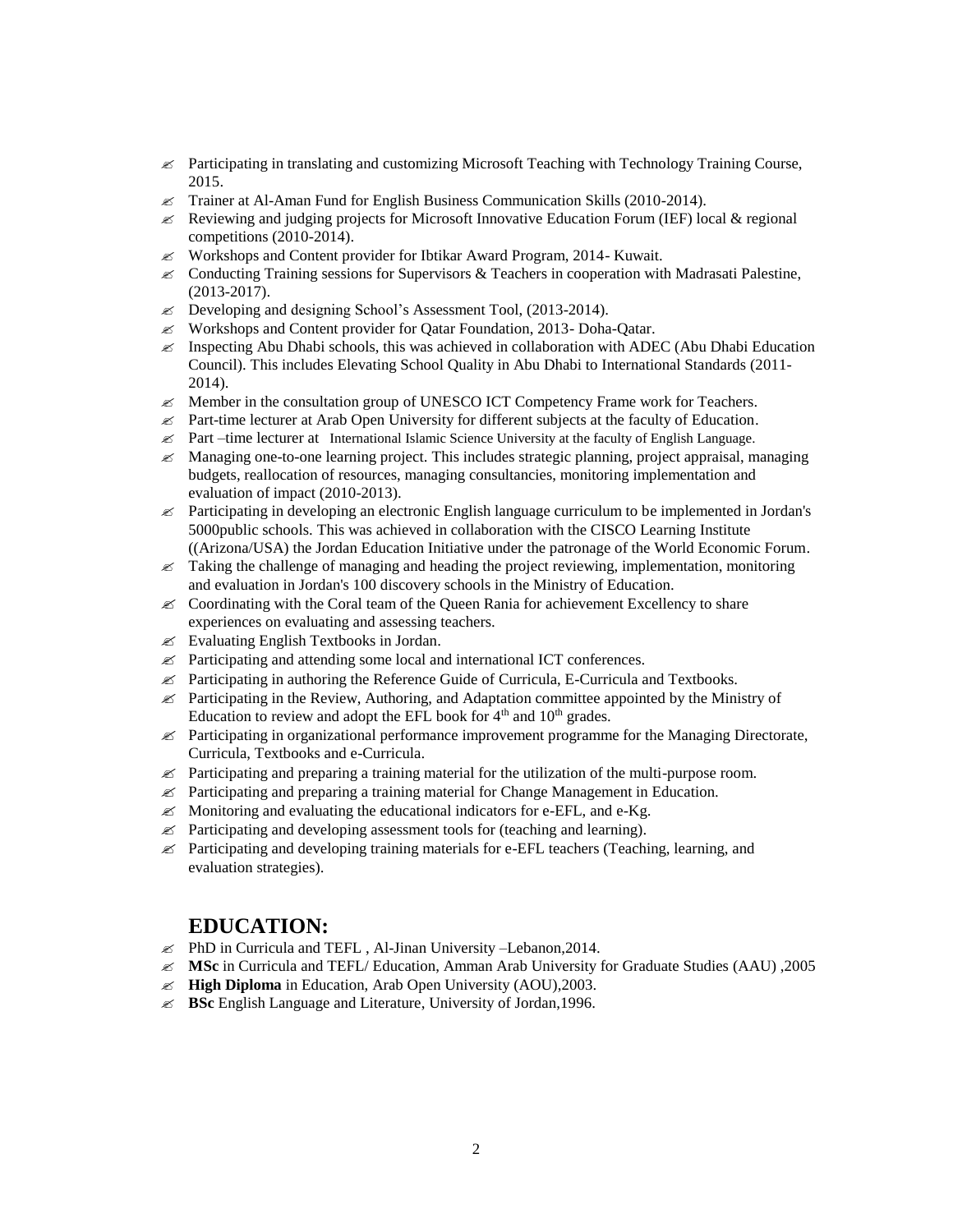#### **TRAINING COURSES:**

- Psychological Management in Education, April 2019.
- MEPLI Fellowship Certificates**,** Harvard Graduate School of Education, 2018
- Developing Myself, Harvard Graduate School of Education, April, 2018.
- Gamification- Teacher Quest Level 1- Institute of Play, August, 2017.
- $\mathcal{Z}$  Step up to Computer Science- Microsoft Online Training, 2017.
- $\ll$  Prepare to Teach Creative Coding through Games and Apps-Microsoft Online Training, 2017.
- $\ll$  Hour of Code: Facilitation Training and lots of Resources-Microsoft Online Training, 2017.
- Digital Inking with Surface- Microsoft Online Training, 2017.
- Amplifying Student Voice- Microsoft Online Training, 2017.
- $\mathscr{L}$  Introduction to Skype in the Classroom-Microsoft Online Training, 2017.
- Digital Citizenship- Microsoft Online Training, 2017.
- $\mathscr{L}$  Teaching with Technology-Microsoft Online Training, 2017.
- **EX** Learning Plan- MIE Trainer Academy- Microsoft Online Training, 2016.
- $\mathscr{L}$  Introduction to Microsoft Classroom-Microsoft Online Training, 2016.
- $\mathscr{L}$  Introduction to Sway-Microsoft Online Training, 2016.
- $\mathcal{L}$  Introduction to Office Mix-Microsoft Online Training, 2016.
- $\mathscr{L}$  Windows 10 Anniversary Update-Microsoft Online Training, 2016.
- **EX** Introduction to OneNote-Microsoft Online Training, 2016.
- Custom Hands-on Training on GIS Concept and ArcGIS online Software, Amman-Jordan, 2016.
- Microsoft in Education Global Training Partner Summit—Teacher Academy Track, Istanbul- Turkey, 2016.
- Digital Media Literacy- Teachers ToT training, Amman-Jordan, 2016.
- British Council Inclusive Education Validation, Amman-Jordan, 2016.
- **EX** Media and Digital Literacy, AUB- Beirut-Lebanon, 2016.
- $\ll$  Tamam Project (AUB): Educational Reform to build learning communities Amman-Jordan, 2016.
- $\mathscr{L}$  Distinguished Leadership Amman-Jordan, 2016.
- British Council Core Skills Validation, Sharm Al-Sheikh-Egypt, 2015.
- Ik-Learning Jordan: Enhancing Learning Ecosystems with ICT- Amman-Jordan, 2014.
- $\&$  Arab Program on Teacher Policies and Professional Development: Capacity building workshop on developing a framework of professional teaching standards and related policies in the Arab Region- Amman-Jordan, 2014.
- **EX** Writing Evaluation Report- Amman- Jordan, 2011.
- Intel® Learning Series Certified Trainee-Cairo -Egypt, 2011.
- Microsoft Pre-Service teachers training- Dubai- UAE, 2011.
- Inspection training-ADEC, Abu Dhabi Education Council, Abu Dhabi- UAE, 2011.
- Qualitative Research- Amman- Jordan, 2010.
- Monitoring and Evaluation Fundamentals for Projects Amman-Jordan, 2010.
- Classmate PC Technology- Intel, Amman- Jordan, 2008.
- $\mathbb{Z}$  E-Twinning projects between coordination and evaluation- Florence, Italy, 2008.
- Study Tour of Canada Education, Canada, Toronto, 2007.
- $\mathscr{L}$  ICT Policy in Education, MoE, 2007.
- Basic Security in the field, Staff Safety, Health and Welfare, United Nation, 2007.
- Management of National and International Consultants, Ministry of Education, Amman-Jordan, 2006.
- Change Management Plan, Ministry of Education, Amman-Jordan.
- **EX** Technology Integration, Ministry of Education, Amman-Jordan, 2006.
- Trainer of Trainers course, Cisco Learning Institute, Amman. Jordan, 2006.
- TOEFL preparation Course, Modern Language Center, Amman. Jordan, 2006.
- $\mathscr{\mathscr{L}}$  Supervisors Training course, Cisco Learning Institute, phoenix-Arizona (USA), 2006.
- $\mathscr{L}$  Integrated Skills, British Council, Amman-Jordan, 2004.
- Multi Intelligence Course (MIC), Al-Razi Center, Amman- Jordan.
- Educational Reform for Knowledge Economy Course (ERFKE), Ministry of Education, Amman- Jordan**.**
- Intel (Computer projects Development), Ministry of Education, Amman- Jordan.
- **EXECOL, Arab Open University, Amman- Jordan, 2002.**